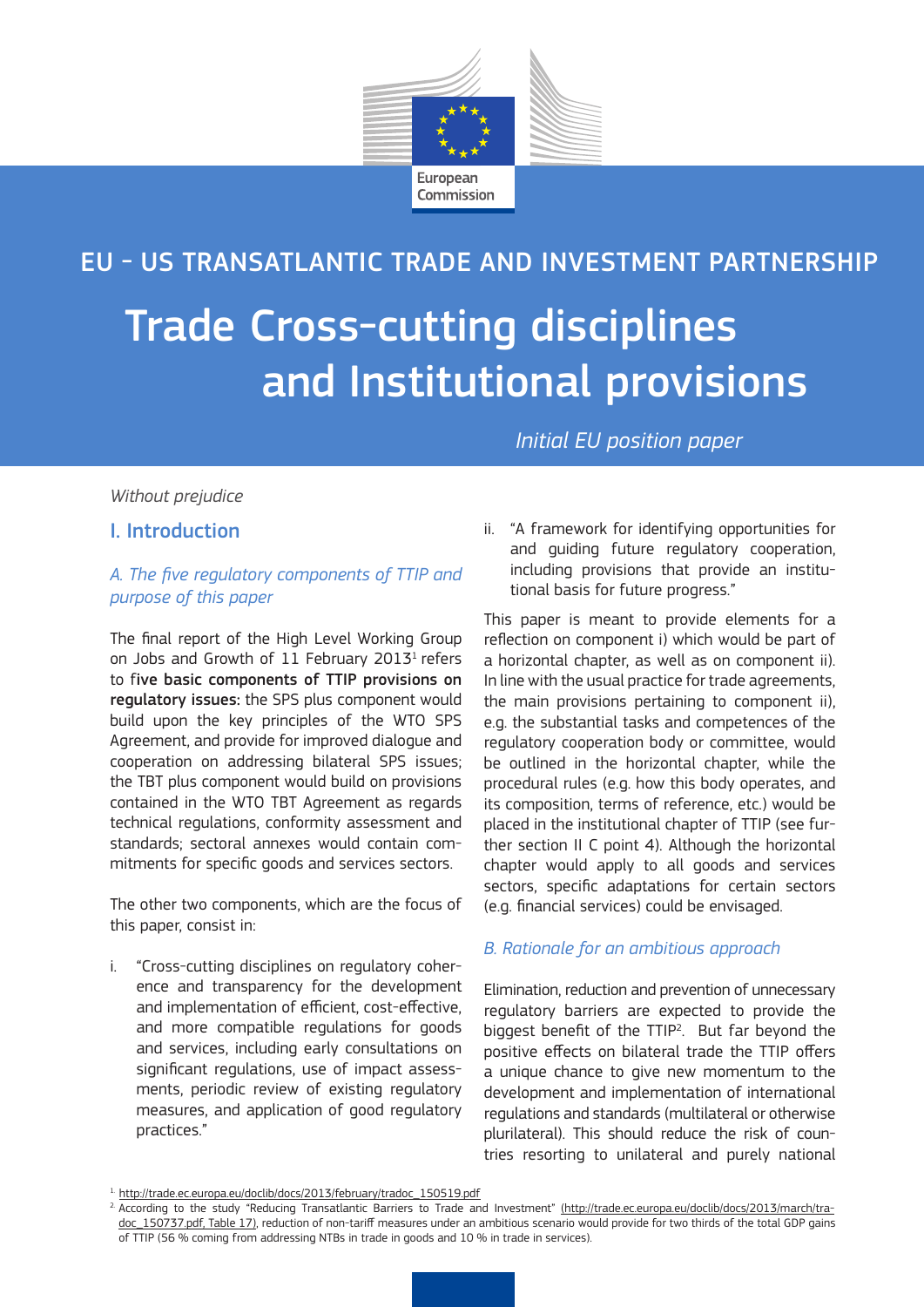solutions, leading to regulatory segmentation that could have an adverse effect on international trade and investment. Joint EU and US leadership can contribute to such an objective.

New and innovative approaches will be needed in order to make progress in removing unnecessary regulatory complexity and reducing costs caused by unnecessary regulatory differences, while at the same time ensuring that public policy objectives are reached.

#### *C. Scope of the horizontal chapter*

The ultimate scope of the TTIP regulatory provisions – i.e. the precise definition of the regulations/ regulators to which TTIP will apply - will need to be determined in the course of the negotiations in the light of the interests and priorities of both parties. In principle, the TTIP regulatory provisions would apply to regulation defined in a broad sense, i.e. covering all measures of general application, including both legislation and implementing acts, regardless of the level at which they are adopted and of the body which adopts them. A primary concern when defining the scope will be to secure a balance in the commitments made by both parties.

#### *Disciplines envisaged*

The horizontal chapter would contain principles and procedures including on consultation, transparency, impact assessment and a framework for future cooperation. It would be a "gateway" for handling sectoral regulatory issues between the EU and the US but could in principle also be applied to tackle more cross-cutting issues, e.g. when non-sector specific regulation is found to have a significant impact on transatlantic trade and investment flows. Further commitments pertaining specifically to TBT, SPS or various product or services sectors (e.g. automotive, chemicals, pharmaceuticals, ICT, financial services etc.) would be included respectively in the TBT and SPS chapters and sectoral annexes/provisions. Disciplines envisaged should not duplicate any already existing procedures under the TBT and SPS Agreements.

#### *Coverage of products/services*

The rules and disciplines of the horizontal chapter would in principle apply to regulations and regulatory initiatives pertaining to areas covered by the TTIP and which concern product or service requirements. The objective should be to go beyond the regulations and aspects covered by the WTO TBT and SPS Agreements. The precise elements determining coverage will need to be discussed, but it is understood that there will be a criterion related to the significant impact of covered regulations on transatlantic trade and investment flows. To the extent necessary, some specific aspects may be addressed in other chapters (e.g. trade facilitation, competition).

# II. Possible outline and structure of a horizontal chapter

# *A. Underlying principles*

Certain basic principles underlying the regulatory provisions of TTIP need to be highlighted, including the following:

- c. The importance of regulatory action to achieve public policy objectives, including the protection of safety, public health, the environment, consumers and investors, at a level that each party considers appropriate. TTIP provisions should contribute to such protection through more effective and efficient regulation by the application of best regulatory practices and improved cooperation among EU and US regulators. Insofar as possible, priority should be given to approaches and solutions relying on international (multilateral or plurilateral) disciplines whose adoption and application by the EU and the US would encourage other countries to join in.
- d. TTIP provisions shall not affect the ultimate sovereign right of either party to regulate in pursuit of its public policy objectives and shall not be used as a means of lowering the levels of protection provided by either party.
- e. The tools used to achieve the regulatory objectives of TTIP will depend on the issues and the specificities of each sector. The general instruments available include consultations and impact assessment. Other instruments may be developed in the context of sector specific regulatory cooperation.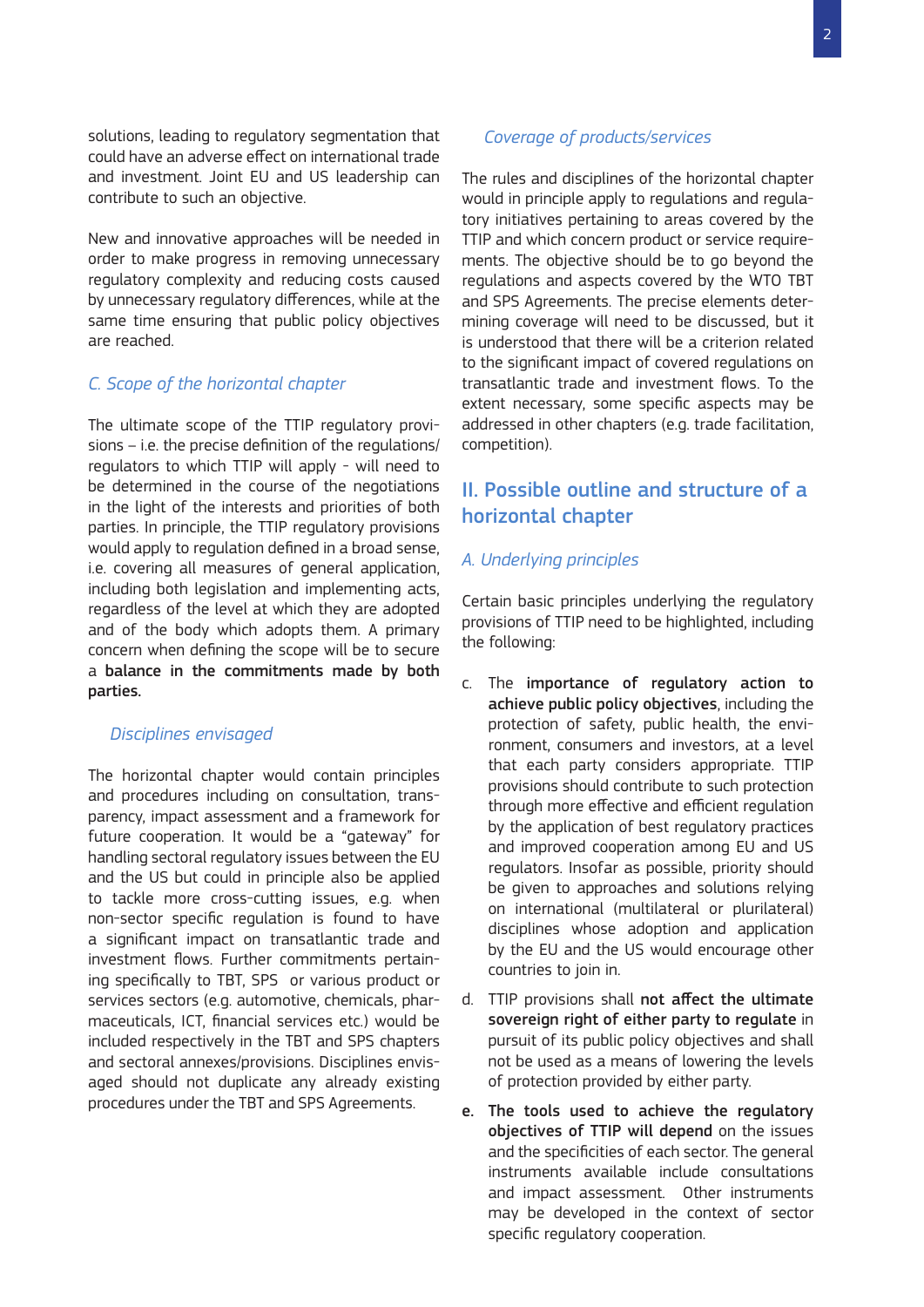#### *B. Overall objectives*

The overall objective of the regulatory provisions of the TTIP will be to eliminate, reduce or prevent unnecessary "behind the border" obstacles to trade and investment. In general terms (although this may not be applicable in all cases), the ultimate goal would be a more integrated transatlantic market where goods produced and services originating in one party in accordance with its regulatory requirements could be marketed in the other without adaptations or requirements. Achieving this long-term goal will entail:

- Promoting cooperation between regulators from both sides at an early stage when preparing regulatory initiatives, including regular dialogue and exchange of information and supporting analysis as appropriate.
- Promoting the adoption of compatible regulations through prior examination of the impact on international trade and investment flows of proposed regulations, and consideration of common/convergent or compatible regulatory approaches where appropriate and feasible.
- Achieving increased compatibility/convergence in specific sectors, including through recognition of equivalence, mutual recognition or other means as appropriate.
- Affirming the particular importance and role of international disciplines (regulations, standards, guidelines and recommendations) as a means to achieve increased compatibility/ convergence of regulations.

#### *C. Substantial elements*

Cross-cutting regulatory disciplines would concentrate on three main areas: first, regulatory principles, best practices and transparency; second, assessment of the impact of draft regulations or regulatory initiatives on international trade and investment flows; and third, cooperation towards increased compatibility/convergence of regulations. Some institutional mechanisms will also be necessary to provide a framework for delivery of results and enable for necessary adjustments to ensure the effectiveness of the agreement in practice (see section II C point 4).

# *1. Regulatory principles, best practices and transparency*

The TTIP could take as a starting point the 2011 Common Understanding on Regulatory Principles and Best Practices endorsed by the US government and the European Commission at the June 2011 meeting of the HLRCF<sup>3</sup>. The TTIP would incorporate the basic principles and main elements. The outcome should be a comparable level of transparency applicable on both sides along the process of regulation.

The main provisions would include:

#### An effective bilateral cooperation/consultation mechanism.

A commitment of both sides to keep each other informed in a timely manner on the main elements of any forthcoming regulatory initiatives covered by this chapter. This could be complemented with a strengthening of contacts, in any format, between both sides' regulators, so that each side can have a good understanding of the regulations or regulatory initiatives being considered or prepared by the other, in a way that they can share with the other side any relevant considerations (see next point). Note that early consultations may not be feasible where urgent problems of health protection arise or threaten to arise.

- An improved feedback mechanism:
	- Both parties should have the opportunity to provide comments before a proposed regulation is adopted in accordance with the respective decision-making processes and should be given sufficient time for doing so. They should also receive explanations within a reasonable timeline as to how these comments have been taken into account.
	- This should be done without duplicating the activities under the WTO TBT and SPS Agreements in a manner consistent with the parties' respective decision-making processes.
	- At the same time, an improved bilateral mechanism for comments and replies that would, in particular, enhance transparency under the WTO TBT Agreement notification procedure could be considered. This would be a means to further a dialogue between regulators, including with regard to draft measures notified under the WTO TBT Agreement, in line with the overall objectives of this chapter.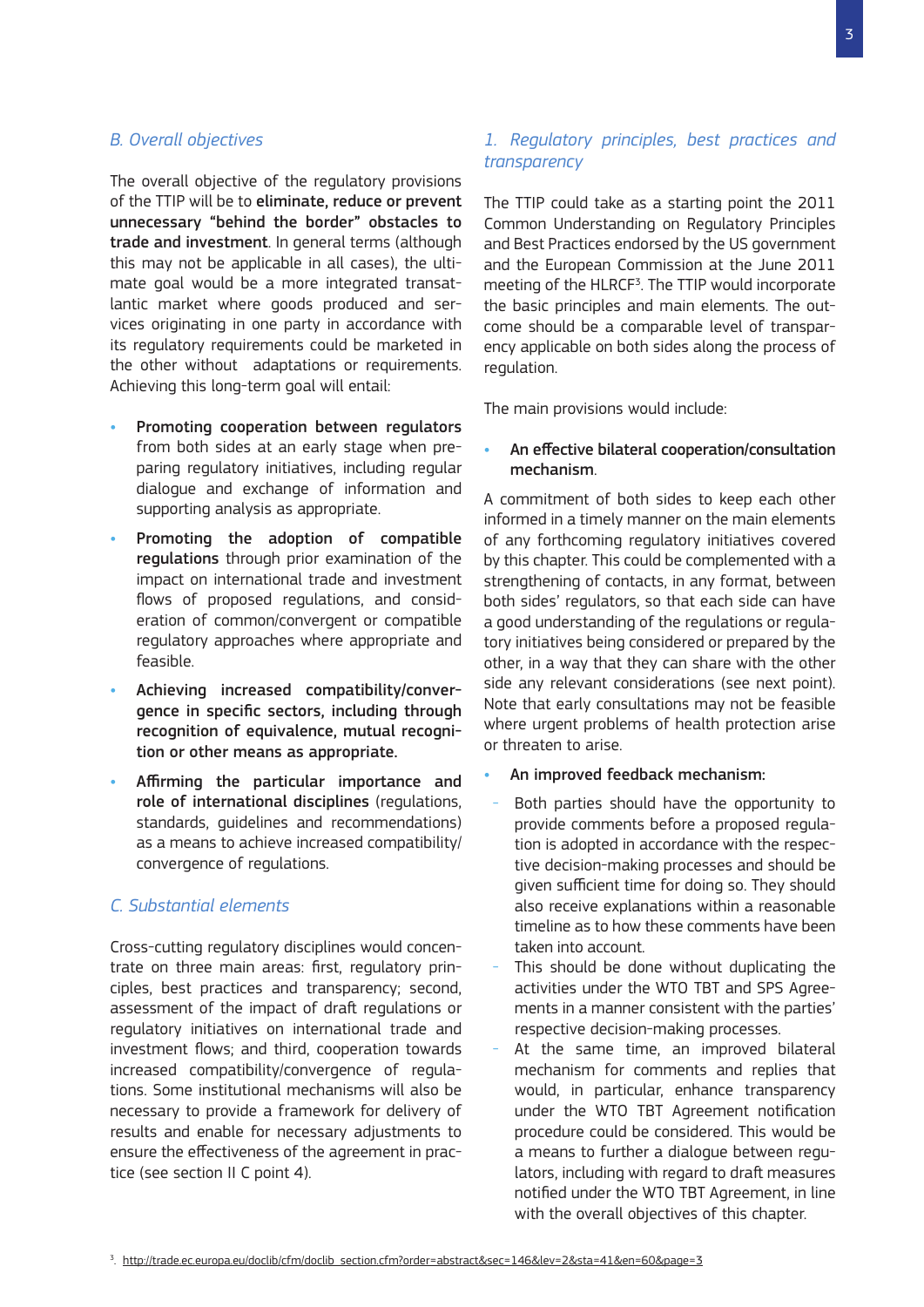#### Cooperation in collecting evidence and data.

Regulatory compatibility and convergence of regulations could be enhanced through the collection and use by the parties, to the extent possible, of the same or similar data and of similar assumptions and methodology for analysing the data and determining the magnitude and causes of specific problems potentially warranting regulatory action. Such exchange would be of particular interest regarding best available techniques and could lead to convergence of requirements and provide inspiration to third countries.

#### Exchange of data/information:

Effective cooperation requires regulators to exchange information, which may be protected and subject to different and sometimes conflicting legal requirements. While multiple approaches will continue to exist in areas such as data protection and privacy, a process could be put in place to facilitate data exchange, without prejudice to any sector-specific provisions.

# *2. Assessment of the impact of draft regulations or regulatory initiatives on international trade and investment*

Both the Commission and the US Administration have different systems in place to assess the impacts of regulations and regulatory initiatives. As part of the TTIP both sides should agree to strengthen the assessment of impacts of regulations and regulatory initiatives on international trade and investment flows on the basis of common or similar criteria and methods and by way of closer collaboration. In their assessment of options, regulators from each side would for example be invited to examine impacts on international trade and investment flows, including on EU-US trade as well as on increased compatibility/convergence.

TTIP could also include provisions furthering transatlantic cooperation on ex-post analysis of existing regulations that come up for review with a view to examining whether there is scope for moving toward more compatibility and coherence including towards international standards/regulations and removing unnecessary regulatory complexity.

### *3. Regulatory cooperation towards increased compatibility/convergence in specific sectors*

Preparatory work on sectors has started with strong support from stakeholders on both sides of the Atlantic. Many organisations contributed to the Joint EU-US Solicitation on regulatory issues of September 2012 and explained their suggestions to EU and US regulators at the stakeholder meeting of the April 2013 EU-US High Level Regulatory Cooperation Forum. These suggestions form an important input into TTIP regulatory work on sectors.

By the time the TTIP is concluded, it is expected that a number of specific provisions will have been agreed as part of various sector annexes, the TBT or the SPS chapters and other parts of the agreement. Some of these provisions will be implemented either upon entry into force or, as necessary, at a later fixed date. Other issues will have been identified on which the parties will continue to work with the aim of achieving increased compatibility/convergence, including by way of recognition of equivalence, mutual recognition, or other means as appropriate, and with fixed objectives and timetables where possible. Other provisions will strengthen EU-US cooperation and coordination in multilateral and plurilateral fora in order to further international harmonisation. As regards future regulations, there should also be provisions and mechanisms to promote increased compatibility/convergence and avoid unnecessary costs and complexities wherever possible.

However, there will remain a number of areas warranting further work, which will be either identified when the TTIP negotiations are finalized or subsequently ("inbuilt agenda"). For those areas the TTIP should provide regulators with the means and support they need to progressively move towards greater regulatory compatibility/convergence and make TTIP a dynamic, 'living' agreement sufficiently flexible to incorporate new areas over time. Regulators need to have clear authorization and motivation to make use of international cooperation in order to increase efficiency and effectiveness when fulfilling their domestic mandate and TTIP objectives.